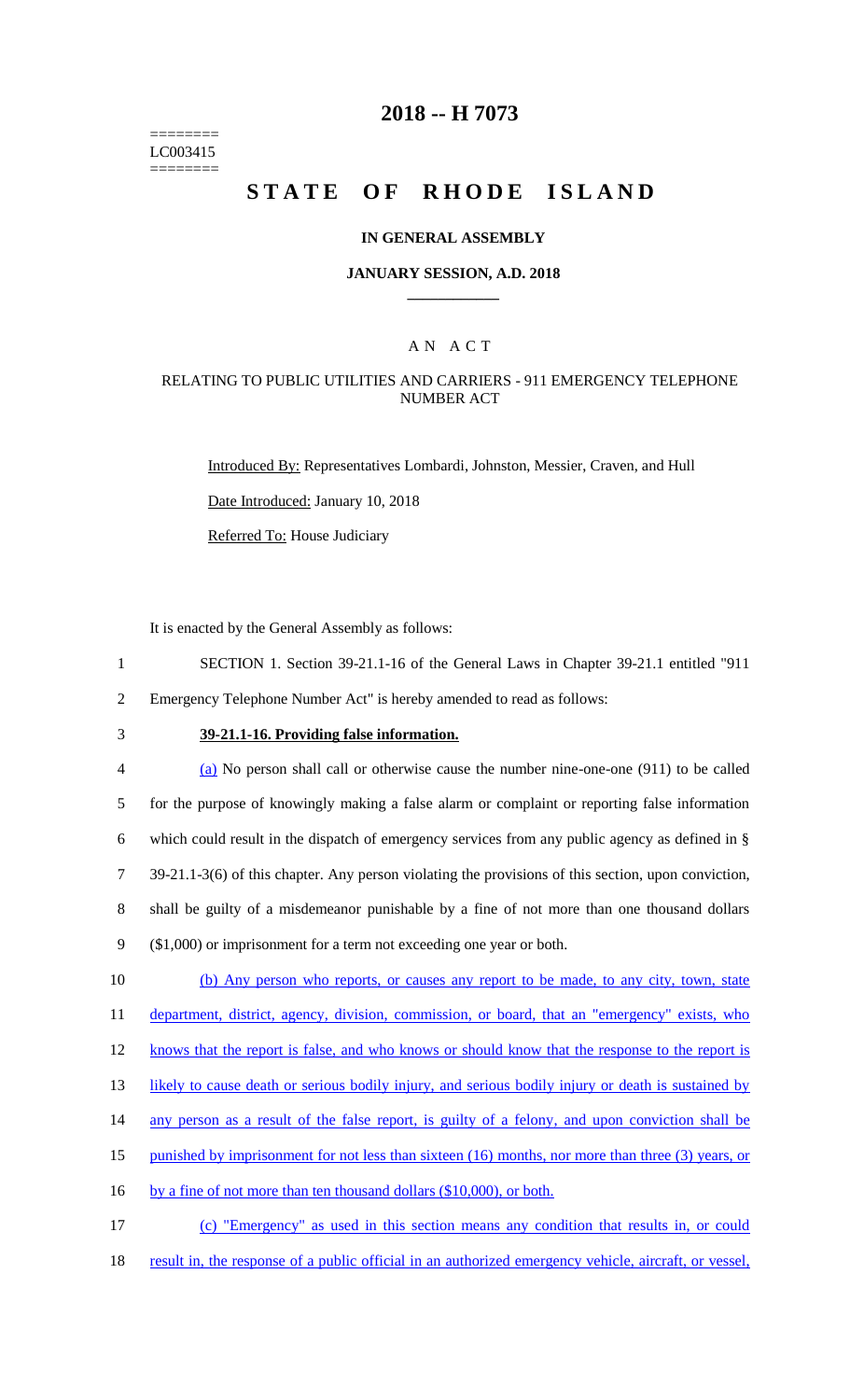- 1 any condition that jeopardizes or could jeopardize public safety and results in, or could result in,
- 2 the evacuation of any area, building, structure, vehicle, or of any other place that any individual
- 3 may enter, or any situation that results in or could result in activation of the Rhode Island
- 4 America's Missing: Broadcast Emergency Response Plan (Amber Alert/Senior Citizen Alert)
- 5 pursuant to §§ 42-28-3.1 and 42-28-3.3. An activation or possible activation of the Rhode Island
- 6 America's Missing: Broadcast Emergency Response Plan (Amber Alert/Senior Citizen Alert)
- 7 pursuant to §§ 42-28-3.1 and 42-28-3.3 shall not constitute an "emergency" for purposes of this
- 8 section if it occurs as the result of a report made or caused to be made by a parent, guardian, or
- 9 lawful custodian of a child or senior citizen that is based on a good faith belief that the child or
- 10 the senior citizen are missing.
- 11 (d) Nothing in this section precludes punishment for the conduct described in subsection
- 12 (a) or (b) of this section under any other provision of the general law providing for greater
- 13 punishment for that conduct.
- 14 (e) Any individual convicted of violating this section, based upon a report that resulted in
- 15 an emergency response, is liable to the city, town, state department, district, agency, division,
- 16 commission, board or public agency for the reasonable costs of the emergency response by that
- 17 public agency.
- 18 SECTION 2. This act shall take effect upon passage.

#### ======== LC003415 ========